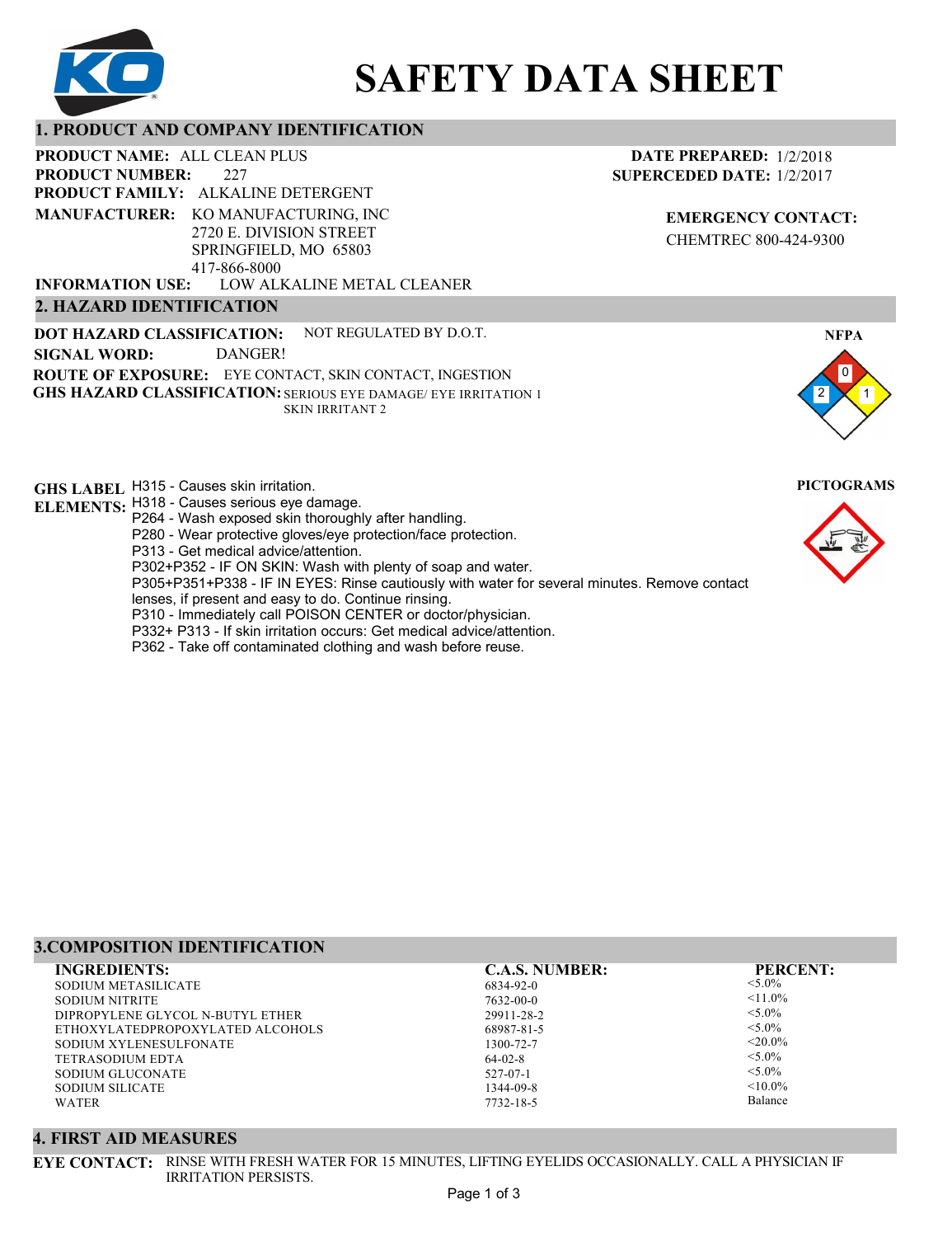#### **4. FIRST AID MEASURES - CONTINUED**

**SKIN CONTACT:** RINSE WITH PLENTY OF FRESH WATER AND REMOVE CONTAMINATED CLOTHING IMMEDIATELY. CALL A PHYSICIAN IF IRRITATION PERSISTS.

**INGESTION:** RINSE MOUTH WITH FRESH WATER. DO NOT INDUCE VOMITING. CALL A PHYSICIAN IMMEDIATELY. IF CONSCIOUS, GIVE LARGE QUANTITIES OF WATER. DO NOT GIVE ANYTHING BY MOUTH IF UNCONSCIOUS.

**INHALATION:** IF OVERCOME BY EXPOSURE, REMOVE VICTIM TO FRESH AIR IMMEDIATELY. GIVE OXYGEN OR ARTIFICIAL RESPIRATION AS NEEDED. CALL A PHYSICIAN IMMEDIATELY.

#### **5. FIRE FIGHTING MEASURES**

**FLAMMABLE PROPERTIES:** NON FLAMMABLE.

**FLASH POINT:** DOES NOT FLASH.

**SUITABLE EXTINGUISHING MEDIA:** FOAM OR CARBON DIOXIDE, WATER SPRAY.

**UNSUITABLE EXTINGUISHING MEDIA:** AMMONIUM PHOSPHATE DRY CHEMICAL

**SPECIFIC HAZARDS ARISING** NONE KNOWN.

#### **FROM THE CHEMICAL:**

**PROTECTIVE EQUIPMENT AND PRECAUTIONS FOR FIREFIGHTERS:** APPPROVED) AND FULL PROTECTIVE GEAR. WEAR SELF-CONTAINED BREATHING APPARATUS (PRESSURE DEMAND MSHA/NIOSH

#### **6. ACCIDENTAL RELEASE MEASURES**

**PERSONAL PRECAUTIONS:** AVOID CONTACT WITH EYES AND SKIN. SPILL AREA MAY BE SLIPPERY. WEAR PROPER PROTECTIVE EQUIPMENT WHEN DEALING WITH RELEASE.

**ENVIRONMENTAL PRECAUTIONS:** CONTAIN SPILL TO AVOID RELEASE TO THE ENVIRONMENT. KEEP CONTAINER TIGHTLY CLOSED WHEN NOT IN USE.

**METHODS FOR CONTAINMENT** COLLECT FOR DISPOSAL USING AN INERT ABSORBENT MATERIAL AND TRANSFER TO A **AND CLEAN-UP:** CONTAINER FOR REUSE OR DISPOSAL.

#### **7. HANDLING AND STORAGE**

**HANDLING:** HANDLE WITH CARE AND AVOID CONTACT WITH EYES AND SKIN. ALWAYS WEAR PROPER CHEMICAL RESISTANT PROTECTIVE EQUIPMENT 29CFR1910.132-138. WASH THOROUGHLY AFTER HANDLING.

**STORAGE:** STORE IN A COOL, DRY PLACE AWAY FROM FLAMMABLE MATERIALS. KEEP OUT OF REACH OF CHILDREN. KEEP LID TIGHTLY CLOSED WHEN NOT IN USE.

#### **8. EXPOSURE CONTROLS/PERSONAL PROTECTION**

**ENGINEERING CONTROLS:** NONE REQUIRED UNDER NORMAL USE.

**EYE / FACE PROTECTION:** CHEMICAL SAFETY GLASSES.

**SKIN PROTECTION:** CHEMICAL RESISTANT GLOVES.

**THRESHOLD LIMIT VALUE (TLV):** SODIUM NITRITE, 180 MG/KG

#### **9. PHYSICAL AND CHEMICAL PROPERTIES**

**PHYSICAL STATE:** LIQUID.

**APPEARANCE:** CLEAR BLUE LIQUID.

**ODOR:** LIGHT SOLVENT SCENT.

**BOILING POINT:** NOT ESTABLISHED.

**FREEZING POINT:** NOT ESTABLISHED.

**SPECIFIC GRAVITY:** 1.22

**pH (1%):** 10.5-11.5

**EVAPORATION RATE:** LESS THAN 1

**FLASH POINT:** DOES NOT FLASH.

**LOWER FLAMMABILITY/EXPLOSIVE LIMIT:** NOT ESTABLISHED.

**UPPER FLAMMABLE/EXPLOSIVE LIMIT:** NOT ESTABLISHED.

**AUTO-IGNITION TEMPERATURE:** NOT ESTABLISHED.

**VISCOSITY: REALITIVE DENSITY:** 10.2 LBS./GL. **SOLUBILITY: VAPOR PRESSURE:** NOT ESTABLISHED. **VAPOR DENSITY:** NOT ESTABLISHED. **DECOMPOSITION** NOT ESTABLISHED. **TEMPERATURE: PARTICAL COEFFICIENT:** NOT ESTABLISHED. **N-OCTANOL/WATER** NOT ESTABLISHED. SOLUBLE.